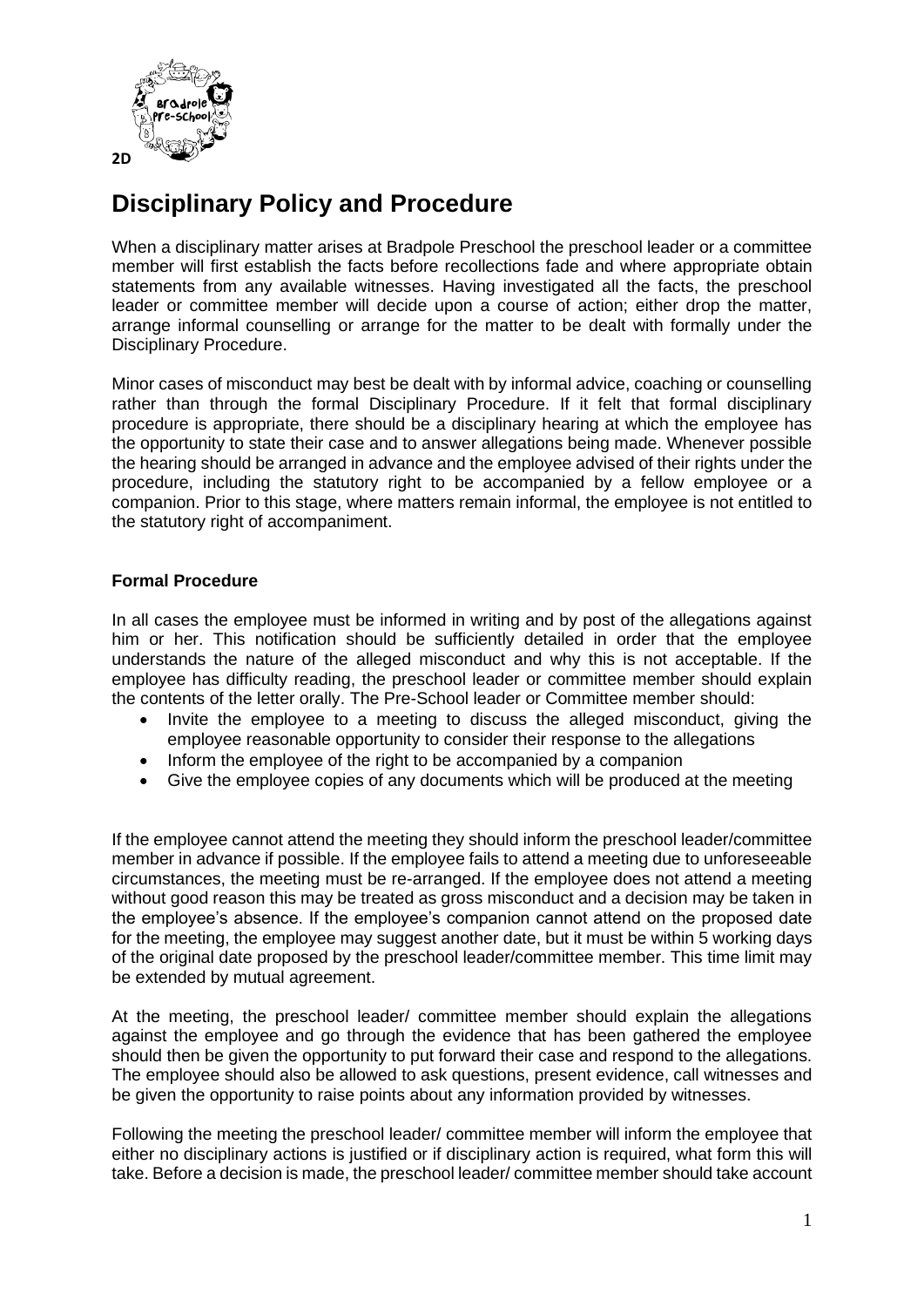

of the employee's disciplinary and general record, length of service, actions taken in any previous similar case, explanations given by the employee and whether the intended disciplinary action is reasonable under the circumstances. Depending upon the nature of the misconduct some formal disciplinary action may be taken as follows:

# **Written Warning**

If the infringement is regarded as serious, the employee should be given a formal Written Warning. The Written Warning should give details of the complaint, the improvement or change in behaviour required; the timescale allowed for this, a review date and any support Bradpole Preschool will provide to assist the employee. The Warning should inform the employee that a Final Written Warning or ultimately dismissal may be considered if there is no sustained improvement or change. A copy of the Written Waning should be kept on the employee's personal file, and used as the basis of maintaining and reviewing performance over a specified period (normally six months) but should be disregarded for disciplinary purposes after a period of twelve months.

#### **Final Written Warning**

Where there is a failure to improve or change behaviour during the currency of a previous warning or whether there is a sufficiently serious infringement, the employee should normally be given a Final Written Warning, but only after they have been given a chance to present their case at a meeting as set out above. The Final Written Warning should give details of the grounds for the complaint, warning the employee that failure to improve or modify their behaviour may lead to dismissal (or if appropriate some other form of action short of dismissal) and refer to the right of appeal. The Final Written Warning should normally be disregarded for disciplinary purposes after a period of twelve months.

#### **Dismissal or other Penalty**

If the employee's conduct still fails to improve, the final step may be dismissal or if it is mutually agreed, some other penalty such as demotion, disciplinary transfer, or loss of seniority/pay. The decision to dismiss should only be taken by 2 Committee members who have the authority to do so and the employee should be informed as soon as reasonably practical of the reason for dismissal, the date on which the employment will end, the appropriate period of notice and the right to appeal. The decision to dismiss should be confirmed in writing.

#### **Appeal Process**

The employee has the opportunity to appeal against disciplinary decisions unless only a warning has been given. The employee may choose to raise an appeal on a number of grounds including perceived unfairness, severity of penalty, new evidence or if they believe the disciplinary procedure was not used correctly. An appeal should be dealt with as promptly as possible and any appeal should be lodged within five working days of the disciplinary action. Where reasonably practicable, the appeal will be dealt with by the Chairperson of the Committee. If the Chairperson is not available another 2 Committee members should hear the appeal the employee has a statutory right to be accompanied by a fellow employee or companion at an appeal hearing. The employee should be informed of the results of the appeal and the reasons for the decision as soon as possible and this should be confirmed in writing. This decision constitutes the final stage in the appeals process.